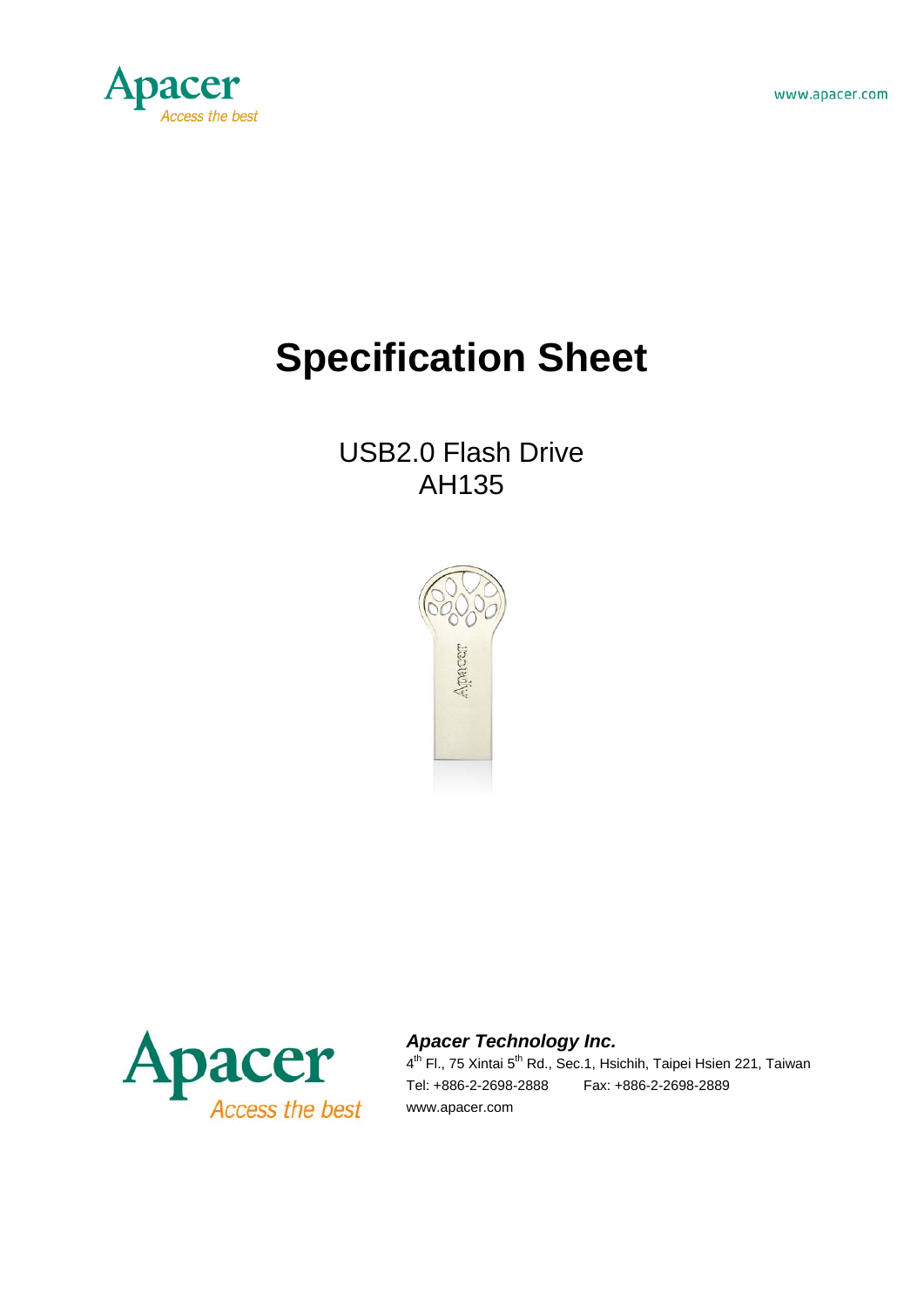

## **Table of Contents**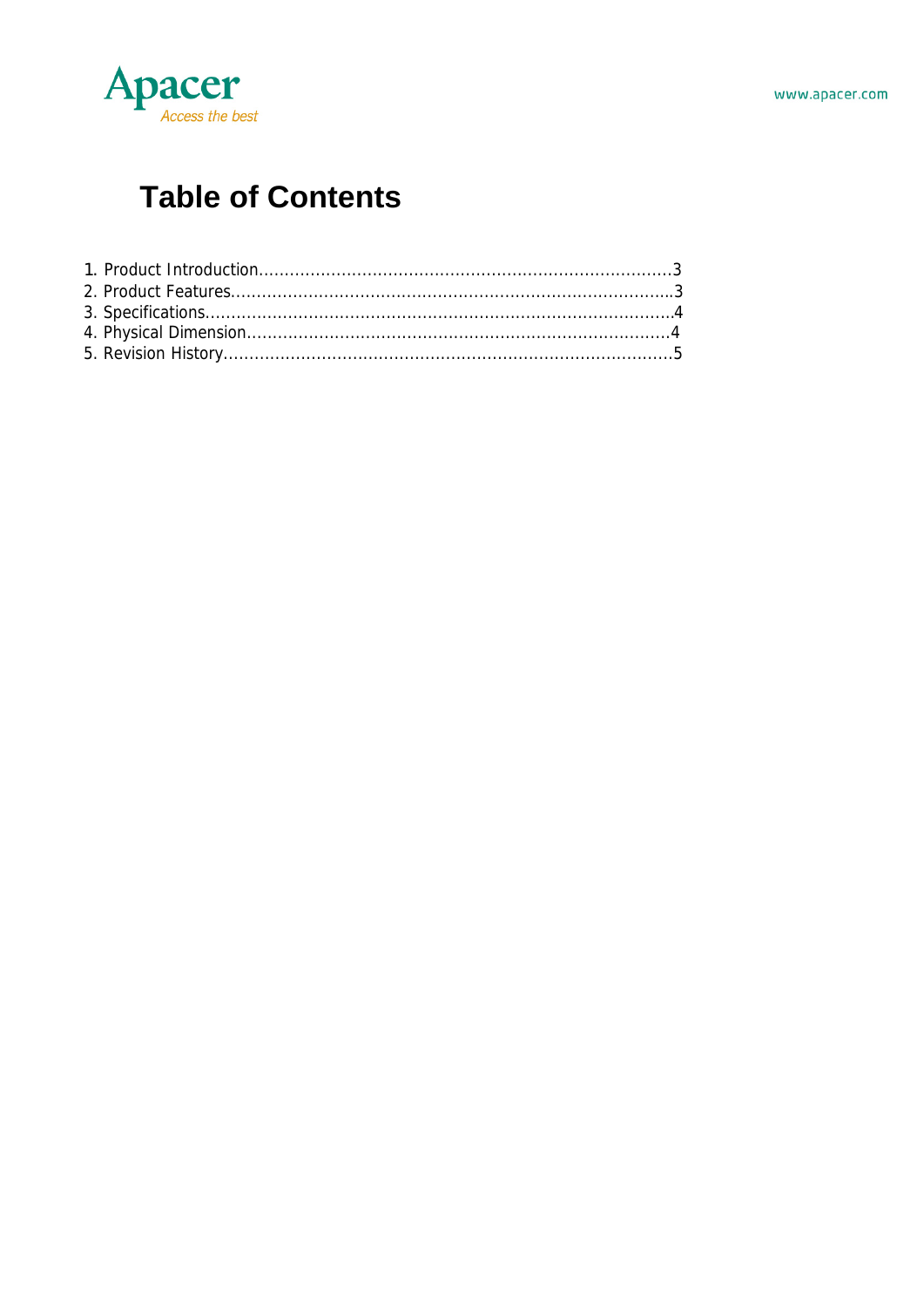

#### **1. Product Introduction**

AH135 captures the image of a tree embracing the breeze. The metallic branches display the strength of a solid tree trunk and the beauty of its fine lines. The shape of hollowed-out leaf conveys richness of leaves and reminds people of sunshine gleaming through the treetops and casting a shadow onto the ground.

AH135 is made of zinc alloy, presenting boutique-like quality and touch. More than an aesthetic design, the hollowed-out look of AH135 can not only be used as grommets for users to attach a bracelet or strap but fit ergonomic concept with increased surface friction for easier plugging/unplugging.

Available in capacities from 4GB to 32GB, AH135 can meet various user needs. It is also compatible with Windows 7 operating system and comes uniquely with ACE compression software which can increase the capacity by up to 500%, making the tiny flash drive display a storage device beyond imagination!

#### **2. Product Features**

- High-speed USB 2.0 certified, backwards compatible with USB 1.1
- USB powered. No external power required.
- Compact and slim
- **Tree-shape design**
- Metallic quality & touch; robust and sturdy
- advanced COB technology with water-proof, dust-proof and shock-proof functions
- RoHS compliant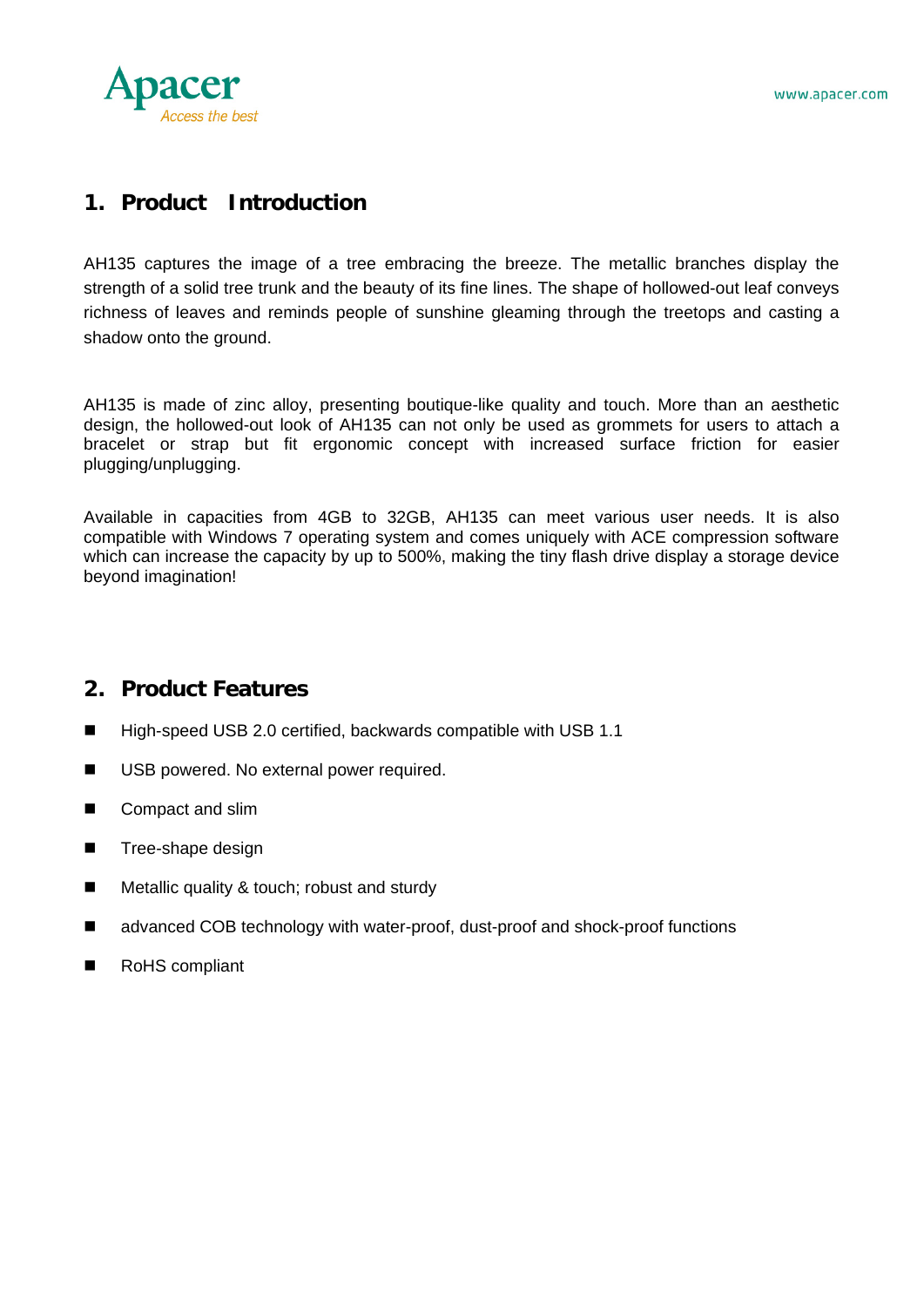

## **3. Specifications**

| <b>Specifications</b>        |                                                                          |
|------------------------------|--------------------------------------------------------------------------|
| Interface                    | High-speed USB 2.0 certified, backwards compatible with USB              |
|                              | 1.1                                                                      |
| Power supply                 | USB bus powered; No external power required                              |
| <b>Operating Systems</b>     | Windows 7/XP/2000/Vista, Mac OS 8.6 and Linux 2.4.0 or                   |
| Supported                    | above                                                                    |
| Capacity                     | 4GB-32GB                                                                 |
| <b>Operating Temperature</b> | $0^{\circ}$ C to +60° C (32° F to 140° F)                                |
| Storage Temperature          | $-20^{\circ}$ C to $+60^{\circ}$ C ( $-4^{\circ}$ F to $+140^{\circ}$ F) |
| <b>Dimensions</b>            | $(L)$ 40.2 x (W)18.2 x (H)4.5mm                                          |
| Weight                       | 6.5g                                                                     |
| Certificate                  | CE, FCC, BSMI                                                            |

## **4. Physical Dimension**